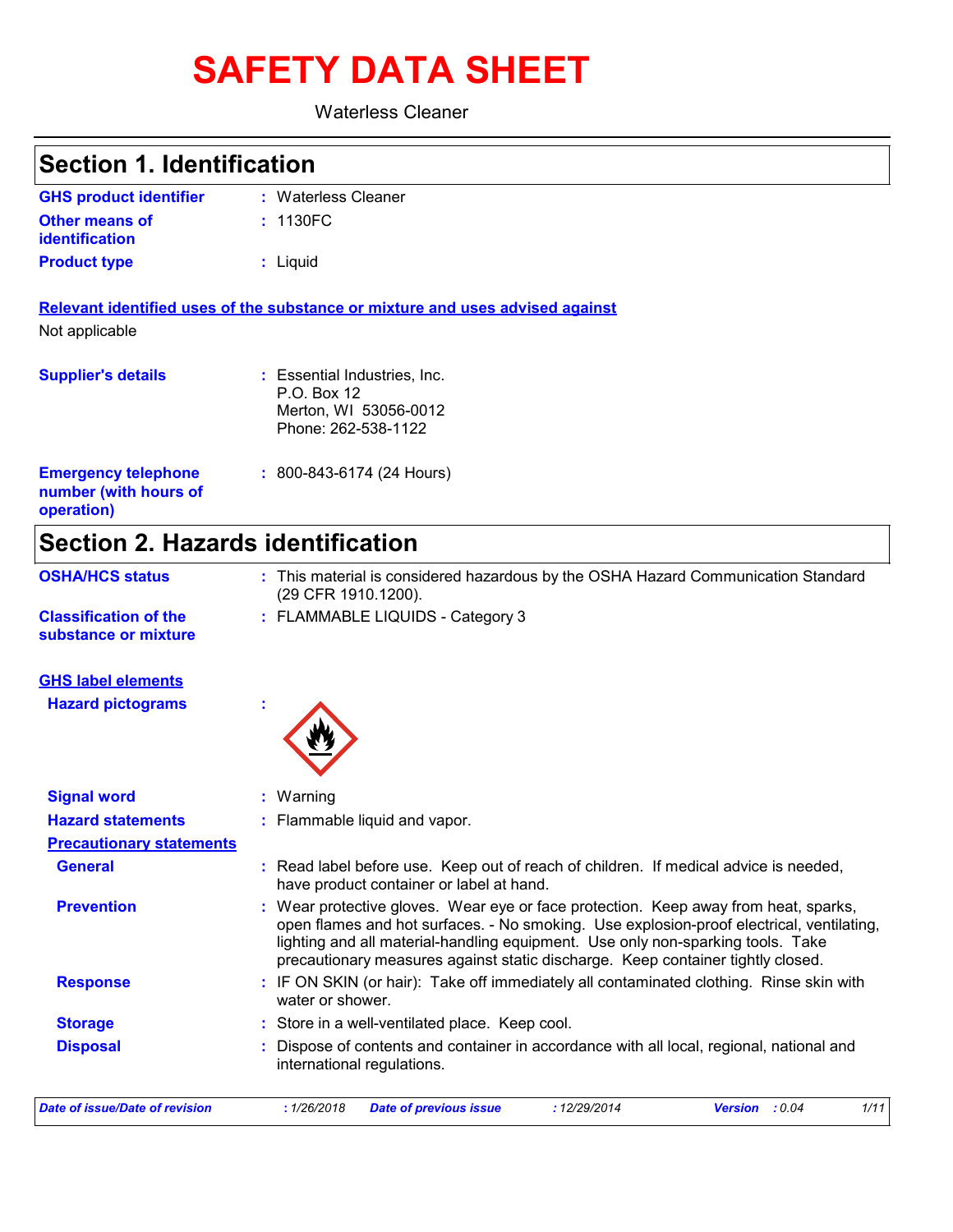# **Section 2. Hazards identification**

**Hazards not otherwise classified**

**:** None known.

### **Section 3. Composition/information on ingredients**

| Substance/mixture                              | : Substance     |
|------------------------------------------------|-----------------|
| <b>Other means of</b><br><b>identification</b> | : Not available |
|                                                |                 |

#### **CAS number/other identifiers**

| <b>CAS number</b>                   | : Not available |               |                   |
|-------------------------------------|-----------------|---------------|-------------------|
| <b>Product code</b>                 | : 1130FC        |               |                   |
| <b>Ingredient name</b>              |                 | $\frac{9}{6}$ | <b>CAS number</b> |
| Naphtha (petroleum), heavy alkylate |                 | $60 - 100$    | 64741-65-7        |

Any concentration shown as a range is to protect confidentiality or is due to batch variation.

**There are no additional ingredients present which, within the current knowledge of the supplier and in the concentrations applicable, are classified as hazardous to health or the environment and hence require reporting in this section.**

**Occupational exposure limits, if available, are listed in Section 8.**

### **Section 4. First aid measures**

#### **Description of necessary first aid measures**

| <b>Eye contact</b>  | : Immediately flush eyes with plenty of water, occasionally lifting the upper and lower<br>eyelids. Check for and remove any contact lenses. Continue to rinse for at least 10<br>minutes. Get medical attention if irritation occurs.                                                                                                                                                                                                                                                                                                                                                                                                                                                                                                                                                                                    |
|---------------------|---------------------------------------------------------------------------------------------------------------------------------------------------------------------------------------------------------------------------------------------------------------------------------------------------------------------------------------------------------------------------------------------------------------------------------------------------------------------------------------------------------------------------------------------------------------------------------------------------------------------------------------------------------------------------------------------------------------------------------------------------------------------------------------------------------------------------|
| <b>Inhalation</b>   | : Remove victim to fresh air and keep at rest in a position comfortable for breathing. If<br>not breathing, if breathing is irregular or if respiratory arrest occurs, provide artificial<br>respiration or oxygen by trained personnel. It may be dangerous to the person providing<br>aid to give mouth-to-mouth resuscitation. Get medical attention if adverse health effects<br>persist or are severe. If unconscious, place in recovery position and get medical<br>attention immediately. Maintain an open airway. Loosen tight clothing such as a collar,<br>tie, belt or waistband.                                                                                                                                                                                                                              |
| <b>Skin contact</b> | : Flush contaminated skin with plenty of water. Remove contaminated clothing and<br>shoes. Get medical attention if symptoms occur. Wash clothing before reuse. Clean<br>shoes thoroughly before reuse.                                                                                                                                                                                                                                                                                                                                                                                                                                                                                                                                                                                                                   |
| <b>Ingestion</b>    | : Wash out mouth with water. Remove dentures if any. Remove victim to fresh air and<br>keep at rest in a position comfortable for breathing. If material has been swallowed and<br>the exposed person is conscious, give small quantities of water to drink. Stop if the<br>exposed person feels sick as vomiting may be dangerous. Do not induce vomiting<br>unless directed to do so by medical personnel. If vomiting occurs, the head should be<br>kept low so that vomit does not enter the lungs. Get medical attention if adverse health<br>effects persist or are severe. Never give anything by mouth to an unconscious person.<br>If unconscious, place in recovery position and get medical attention immediately.<br>Maintain an open airway. Loosen tight clothing such as a collar, tie, belt or waistband. |

| Most important symptoms/effects, acute and delayed |             |                                                     |              |                       |      |
|----------------------------------------------------|-------------|-----------------------------------------------------|--------------|-----------------------|------|
| <b>Potential acute health effects</b>              |             |                                                     |              |                       |      |
| <b>Eve contact</b>                                 |             | : No known significant effects or critical hazards. |              |                       |      |
| Date of issue/Date of revision                     | : 1/26/2018 | <b>Date of previous issue</b>                       | : 12/29/2014 | <b>Version</b> : 0.04 | 2/11 |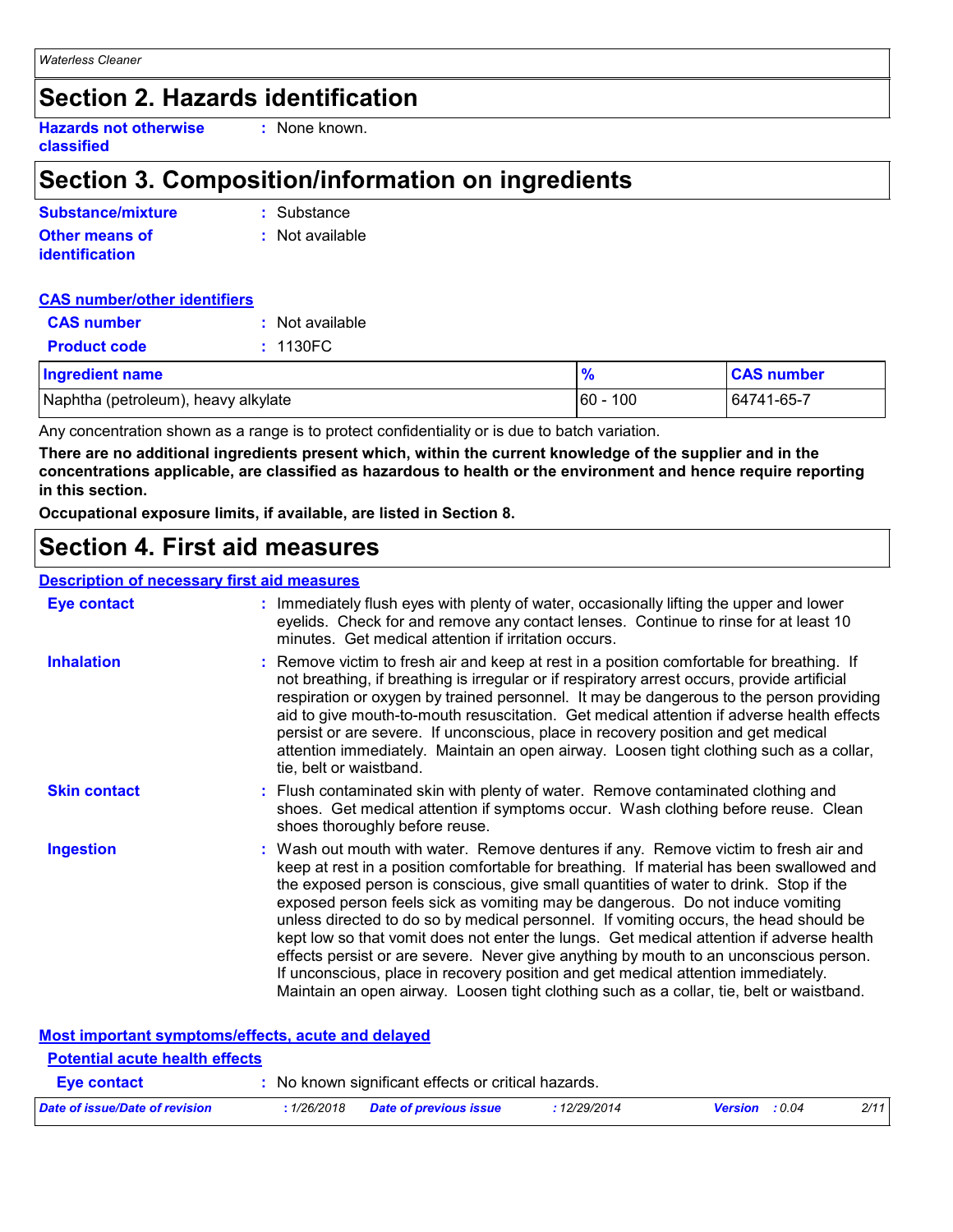# **Section 4. First aid measures**

| <b>Inhalation</b>                   | : No known significant effects or critical hazards.                                                                                                                           |
|-------------------------------------|-------------------------------------------------------------------------------------------------------------------------------------------------------------------------------|
| <b>Skin contact</b>                 | : No known significant effects or critical hazards.                                                                                                                           |
| <b>Ingestion</b>                    | : No known significant effects or critical hazards.                                                                                                                           |
| <b>Over-exposure signs/symptoms</b> |                                                                                                                                                                               |
| Eye contact                         | : No specific data.                                                                                                                                                           |
| <b>Inhalation</b>                   | : No specific data.                                                                                                                                                           |
| <b>Skin contact</b>                 | : No specific data.                                                                                                                                                           |
| <b>Ingestion</b>                    | : No specific data.                                                                                                                                                           |
|                                     | Indication of immediate medical attention and special treatment needed, if necessary                                                                                          |
| <b>Notes to physician</b>           | : Treat symptomatically. Contact poison treatment specialist immediately if large<br>quantities have been ingested or inhaled.                                                |
| <b>Specific treatments</b>          | : No specific treatment.                                                                                                                                                      |
| <b>Protection of first-aiders</b>   | : No action shall be taken involving any personal risk or without suitable training. It may<br>be dangerous to the person providing aid to give mouth-to-mouth resuscitation. |

**See toxicological information (section 8)**

### **Section 5. Fire-fighting measures**

| <b>Extinguishing media</b>                               |                                                                                                                                                                                                                                                                                                                               |
|----------------------------------------------------------|-------------------------------------------------------------------------------------------------------------------------------------------------------------------------------------------------------------------------------------------------------------------------------------------------------------------------------|
| <b>Suitable extinguishing</b><br>media                   | : Use dry chemical, $CO2$ , water spray (fog) or foam.                                                                                                                                                                                                                                                                        |
| Unsuitable extinguishing<br>media                        | : Do not use water jet.                                                                                                                                                                                                                                                                                                       |
| <b>Specific hazards arising</b><br>from the chemical     | : Flammable liquid and vapor. In a fire or if heated, a pressure increase will occur and<br>the container may burst, with the risk of a subsequent explosion. Runoff to sewer may<br>create fire or explosion hazard.                                                                                                         |
| <b>Hazardous thermal</b><br>decomposition products       | : No specific data.                                                                                                                                                                                                                                                                                                           |
| <b>Special protective actions</b><br>for fire-fighters   | : Promptly isolate the scene by removing all persons from the vicinity of the incident if<br>there is a fire. No action shall be taken involving any personal risk or without suitable<br>training. Move containers from fire area if this can be done without risk. Use water<br>spray to keep fire-exposed containers cool. |
| <b>Special protective</b><br>equipment for fire-fighters | : Fire-fighters should wear appropriate protective equipment and self-contained breathing<br>apparatus (SCBA) with a full face-piece operated in positive pressure mode.                                                                                                                                                      |

### **Section 6. Accidental release measures**

**Personal precautions, protective equipment and emergency procedures**

| For non-emergency<br>personnel        | : No action shall be taken involving any personal risk or without suitable training.<br>Evacuate surrounding areas. Keep unnecessary and unprotected personnel from<br>entering. Do not touch or walk through spilled material. Shut off all ignition sources.<br>No flares, smoking or flames in hazard area. Avoid breathing vapor or mist. Provide<br>adequate ventilation. Wear appropriate respirator when ventilation is inadequate. Put<br>on appropriate personal protective equipment. |
|---------------------------------------|-------------------------------------------------------------------------------------------------------------------------------------------------------------------------------------------------------------------------------------------------------------------------------------------------------------------------------------------------------------------------------------------------------------------------------------------------------------------------------------------------|
| <b>Date of issue/Date of revision</b> | <b>Date of previous issue</b><br>3/11<br>: 12/29/2014<br><b>Version</b> : 0.04<br>:1/26/2018                                                                                                                                                                                                                                                                                                                                                                                                    |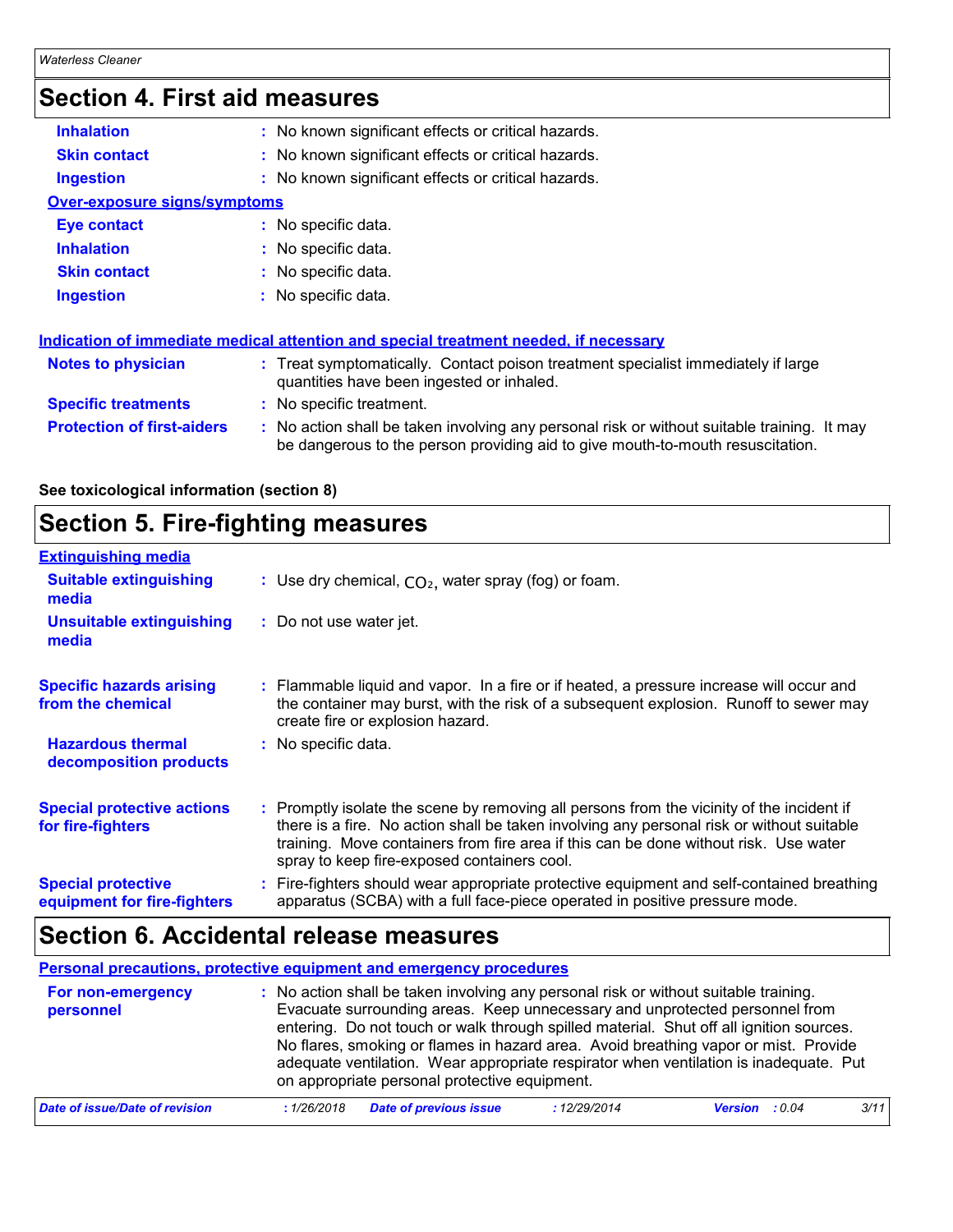# **Section 6. Accidental release measures**

| For emergency responders                                     | ÷. | If specialized clothing is required to deal with the spillage, take note of any information in<br>Section 8 on suitable and unsuitable materials. See also the information in "For non-<br>emergency personnel".                                                                                                                                                                                                                                                                                                                                                                                                                                                                                                                                                     |
|--------------------------------------------------------------|----|----------------------------------------------------------------------------------------------------------------------------------------------------------------------------------------------------------------------------------------------------------------------------------------------------------------------------------------------------------------------------------------------------------------------------------------------------------------------------------------------------------------------------------------------------------------------------------------------------------------------------------------------------------------------------------------------------------------------------------------------------------------------|
| <b>Environmental precautions</b>                             |    | : Avoid dispersal of spilled material and runoff and contact with soil, waterways, drains<br>and sewers. Inform the relevant authorities if the product has caused environmental<br>pollution (sewers, waterways, soil or air).                                                                                                                                                                                                                                                                                                                                                                                                                                                                                                                                      |
| <b>Methods and materials for containment and cleaning up</b> |    |                                                                                                                                                                                                                                                                                                                                                                                                                                                                                                                                                                                                                                                                                                                                                                      |
| <b>Small spill</b>                                           |    | : Stop leak if without risk. Move containers from spill area. Use spark-proof tools and<br>explosion-proof equipment. Dilute with water and mop up if water-soluble. Alternatively,<br>or if water-insoluble, absorb with an inert dry material and place in an appropriate waste<br>disposal container. Dispose of via a licensed waste disposal contractor.                                                                                                                                                                                                                                                                                                                                                                                                        |
| <b>Large spill</b>                                           |    | : Stop leak if without risk. Move containers from spill area. Use spark-proof tools and<br>explosion-proof equipment. Approach release from upwind. Prevent entry into sewers,<br>water courses, basements or confined areas. Wash spillages into an effluent treatment<br>plant or proceed as follows. Contain and collect spillage with non-combustible,<br>absorbent material e.g. sand, earth, vermiculite or diatomaceous earth and place in<br>container for disposal according to local regulations (see Section 13). Dispose of via a<br>licensed waste disposal contractor. Contaminated absorbent material may pose the<br>same hazard as the spilled product. Note: see Section 1 for emergency contact<br>information and Section 13 for waste disposal. |

# **Section 7. Handling and storage**

#### **Precautions for safe handling**

| <b>Protective measures</b>                                                | : Put on appropriate personal protective equipment (see Section 8). Do not ingest. Avoid<br>contact with eyes, skin and clothing. Avoid breathing vapor or mist. Use only with<br>adequate ventilation. Wear appropriate respirator when ventilation is inadequate. Do<br>not enter storage areas and confined spaces unless adequately ventilated. Keep in the<br>original container or an approved alternative made from a compatible material, kept<br>tightly closed when not in use. Store and use away from heat, sparks, open flame or<br>any other ignition source. Use explosion-proof electrical (ventilating, lighting and<br>material handling) equipment. Use only non-sparking tools. Take precautionary<br>measures against electrostatic discharges. Empty containers retain product residue<br>and can be hazardous. Do not reuse container. |
|---------------------------------------------------------------------------|---------------------------------------------------------------------------------------------------------------------------------------------------------------------------------------------------------------------------------------------------------------------------------------------------------------------------------------------------------------------------------------------------------------------------------------------------------------------------------------------------------------------------------------------------------------------------------------------------------------------------------------------------------------------------------------------------------------------------------------------------------------------------------------------------------------------------------------------------------------|
| <b>Advice on general</b><br>occupational hygiene                          | : Eating, drinking and smoking should be prohibited in areas where this material is<br>handled, stored and processed. Workers should wash hands and face before eating,<br>drinking and smoking. Remove contaminated clothing and protective equipment before<br>entering eating areas. See also Section 8 for additional information on hygiene<br>measures.                                                                                                                                                                                                                                                                                                                                                                                                                                                                                                 |
| <b>Conditions for safe storage,</b><br>including any<br>incompatibilities | Store in accordance with local regulations. Store in a segregated and approved area.<br>Store in original container protected from direct sunlight in a dry, cool and well-ventilated<br>area, away from incompatible materials and food and drink. Eliminate all ignition<br>sources. Separate from oxidizing materials. Keep container tightly closed and sealed<br>until ready for use. Containers that have been opened must be carefully resealed and<br>kept upright to prevent leakage. Do not store in unlabeled containers. Use appropriate<br>containment to avoid environmental contamination.                                                                                                                                                                                                                                                     |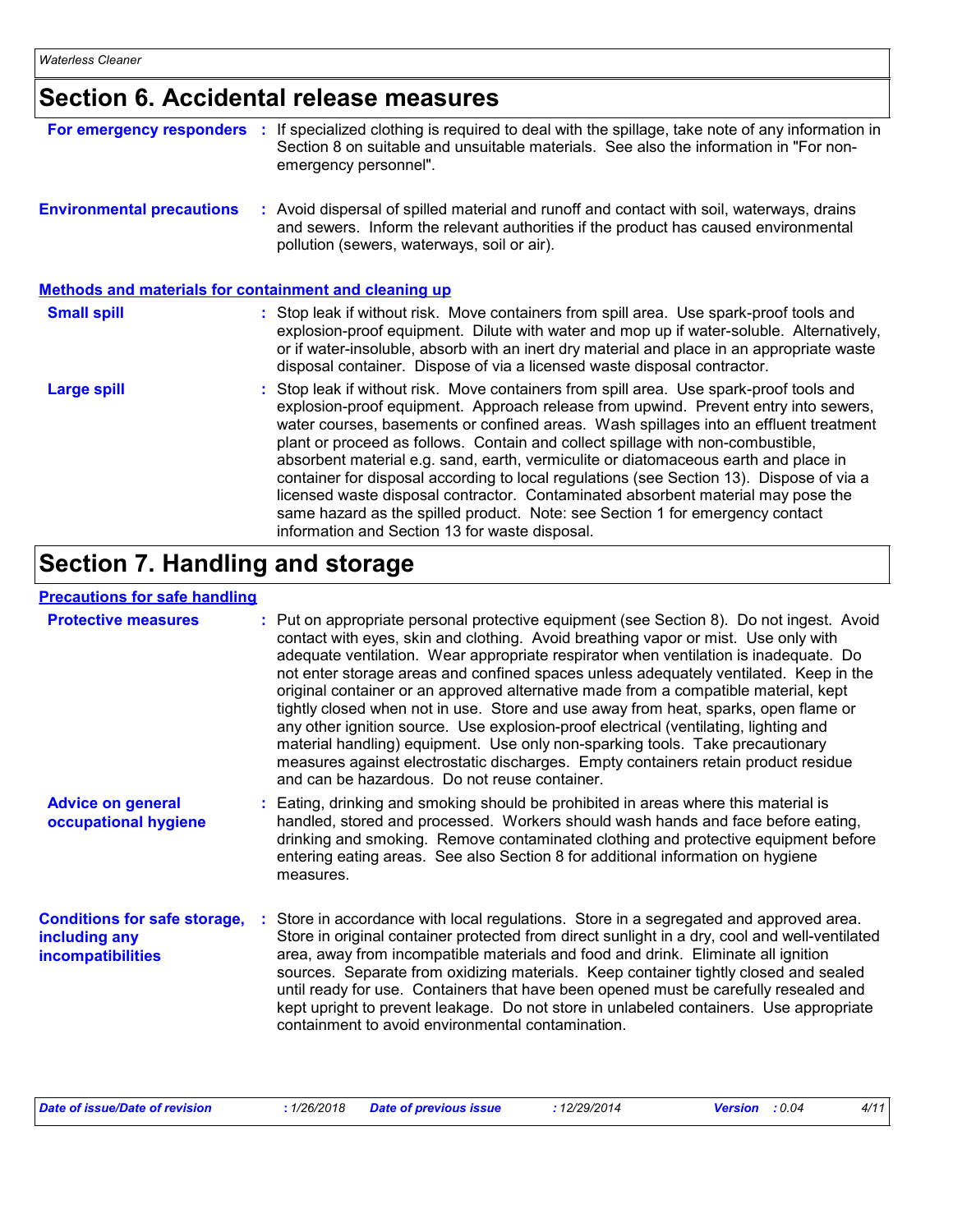# **Section 8. Exposure controls/personal protection**

#### **Control parameters**

| <b>Occupational exposure limits</b> |
|-------------------------------------|
|-------------------------------------|

None.

| <b>Appropriate engineering</b><br><b>controls</b> | : Use only with adequate ventilation. Use process enclosures, local exhaust ventilation or<br>other engineering controls to keep worker exposure to airborne contaminants below any<br>recommended or statutory limits. The engineering controls also need to keep gas,<br>vapor or dust concentrations below any lower explosive limits. Use explosion-proof<br>ventilation equipment.                                                                                                                                                                                                                                |
|---------------------------------------------------|------------------------------------------------------------------------------------------------------------------------------------------------------------------------------------------------------------------------------------------------------------------------------------------------------------------------------------------------------------------------------------------------------------------------------------------------------------------------------------------------------------------------------------------------------------------------------------------------------------------------|
| <b>Environmental exposure</b><br>controls         | : Emissions from ventilation or work process equipment should be checked to ensure<br>they comply with the requirements of environmental protection legislation. In some<br>cases, fume scrubbers, filters or engineering modifications to the process equipment<br>will be necessary to reduce emissions to acceptable levels.                                                                                                                                                                                                                                                                                        |
| <b>Individual protection measures</b>             |                                                                                                                                                                                                                                                                                                                                                                                                                                                                                                                                                                                                                        |
| <b>Hygiene measures</b>                           | : Wash hands, forearms and face thoroughly after handling chemical products, before<br>eating, smoking and using the lavatory and at the end of the working period.<br>Appropriate techniques should be used to remove potentially contaminated clothing.<br>Wash contaminated clothing before reusing. Ensure that eyewash stations and safety<br>showers are close to the workstation location.                                                                                                                                                                                                                      |
| <b>Eye/face protection</b>                        | : Safety eyewear complying with an approved standard should be used when a risk<br>assessment indicates this is necessary to avoid exposure to liquid splashes, mists,<br>gases or dusts. If contact is possible, the following protection should be worn, unless<br>the assessment indicates a higher degree of protection: safety glasses with side-<br>shields.                                                                                                                                                                                                                                                     |
| <b>Skin protection</b>                            |                                                                                                                                                                                                                                                                                                                                                                                                                                                                                                                                                                                                                        |
| <b>Hand protection</b>                            | : Chemical-resistant, impervious gloves complying with an approved standard should be<br>worn at all times when handling chemical products if a risk assessment indicates this is<br>necessary. Considering the parameters specified by the glove manufacturer, check<br>during use that the gloves are still retaining their protective properties. It should be<br>noted that the time to breakthrough for any glove material may be different for different<br>glove manufacturers. In the case of mixtures, consisting of several substances, the<br>protection time of the gloves cannot be accurately estimated. |
| <b>Body protection</b>                            | : Personal protective equipment for the body should be selected based on the task being<br>performed and the risks involved and should be approved by a specialist before<br>handling this product. When there is a risk of ignition from static electricity, wear anti-<br>static protective clothing. For the greatest protection from static discharges, clothing<br>should include anti-static overalls, boots and gloves.                                                                                                                                                                                         |
| <b>Other skin protection</b>                      | : Appropriate footwear and any additional skin protection measures should be selected<br>based on the task being performed and the risks involved and should be approved by a<br>specialist before handling this product.                                                                                                                                                                                                                                                                                                                                                                                              |
| <b>Respiratory protection</b>                     | : Use a properly fitted, air-purifying or air-fed respirator complying with an approved<br>standard if a risk assessment indicates this is necessary. Respirator selection must be<br>based on known or anticipated exposure levels, the hazards of the product and the safe<br>working limits of the selected respirator.                                                                                                                                                                                                                                                                                             |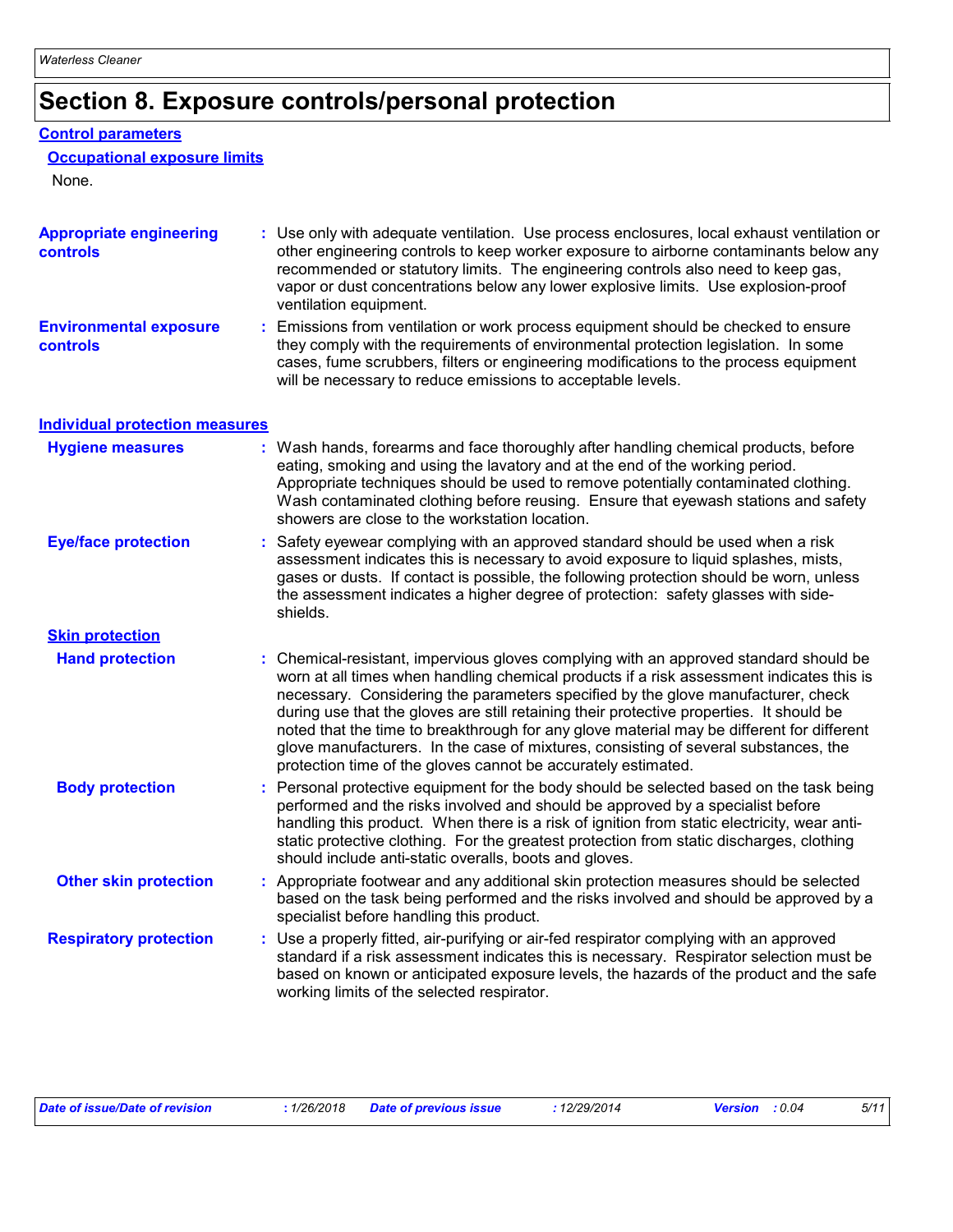# **Section 9. Physical and chemical properties**

#### **Appearance**

| <b>Physical state</b>                             |    | : Liquid                              |
|---------------------------------------------------|----|---------------------------------------|
| <b>Color</b>                                      |    | <b>Blue</b>                           |
| <b>Odor</b>                                       |    | Solvent                               |
| <b>Odor threshold</b>                             |    | : Not available                       |
| рH                                                |    | Not applicable                        |
| <b>Melting point</b>                              |    | $0^{\circ}$ C (32 $^{\circ}$ F)       |
| <b>Boiling point</b>                              | t. | 100°C (212°F)                         |
| <b>Flash point</b>                                |    | Closed cup: 51.12°C (124°F)           |
| <b>Evaporation rate</b>                           |    | Not available                         |
| <b>Flammability (solid, gas)</b>                  |    | : Not available                       |
| Lower and upper explosive<br>(flammable) limits   |    | : Not available                       |
| <b>Vapor pressure</b>                             |    | <4 kPa (<30 mm Hg) [room temperature] |
| <b>Vapor density</b>                              |    | $<$ 1 [Air = 1]                       |
| <b>Specific gravity</b>                           |    | $: 0.78$ g/cm <sup>3</sup>            |
| <b>Solubility</b>                                 |    | : Not available                       |
|                                                   |    |                                       |
| <b>Partition coefficient: n-</b><br>octanol/water |    | : Not available                       |
| <b>Auto-ignition temperature</b>                  |    | : Not available                       |
| <b>Viscosity</b>                                  |    | Not available                         |
| <b>VOC content</b>                                |    | 99.9%                                 |

VOCs are calculated following the requirements under 40 CFR, Part 59, Subpart C for Consumer Products and Subpart D for Architectural Coatings.

#### **Aerosol product**

# **Section 10. Stability and reactivity**

| <b>Reactivity</b>                            | : No specific test data related to reactivity available for this product or its ingredients.                                                                                 |
|----------------------------------------------|------------------------------------------------------------------------------------------------------------------------------------------------------------------------------|
| <b>Chemical stability</b>                    | : The product is stable.                                                                                                                                                     |
| <b>Possibility of hazardous</b><br>reactions | : Under normal conditions of storage and use, hazardous reactions will not occur.                                                                                            |
| <b>Conditions to avoid</b>                   | : Avoid all possible sources of ignition (spark or flame). Do not pressurize, cut, weld,<br>braze, solder, drill, grind or expose containers to heat or sources of ignition. |
| <b>Incompatible materials</b>                | : Reactive or incompatible with the following materials:<br>oxidizing materials                                                                                              |
| <b>Hazardous decomposition</b><br>products   | : Under normal conditions of storage and use, hazardous decomposition products should<br>not be produced.                                                                    |
| <b>Date of issue/Date of revision</b>        | : 1/26/2018<br>6/11<br>:12/29/2014<br>Version : 0.04<br><b>Date of previous issue</b>                                                                                        |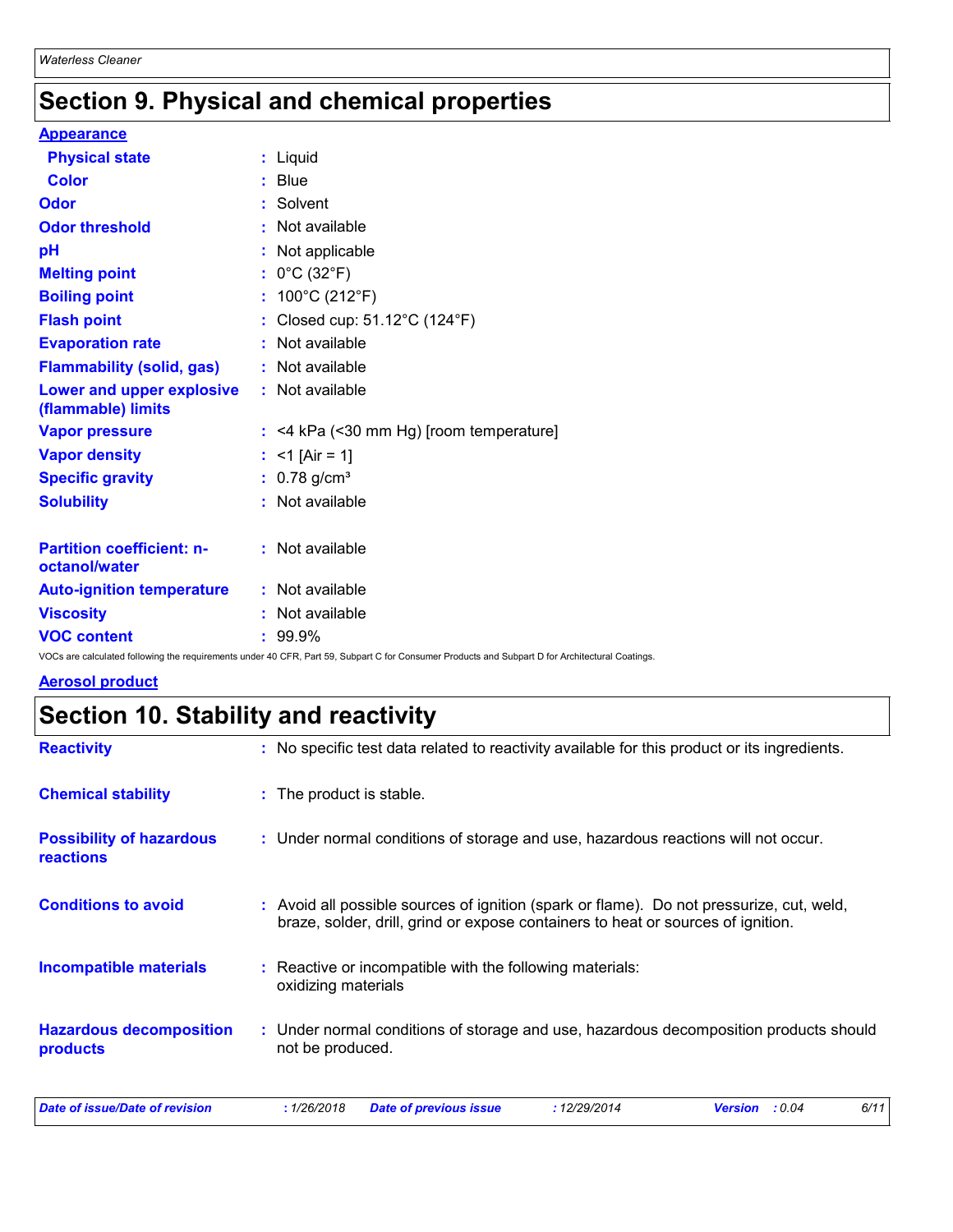## **Section 11. Toxicological information**

#### **Information on toxicological effects**

#### **Acute toxicity**

| <b>Product/ingredient name</b>                  | <b>Result</b>       | <b>Species</b> | <b>Dose</b> | <b>Exposure</b> |
|-------------------------------------------------|---------------------|----------------|-------------|-----------------|
| Naphtha (petroleum), heavy<br><b>l</b> alkvlate | <b>ILD50 Dermal</b> | Rat            | >2000 mg/kg |                 |
|                                                 | LD50 Oral           | Rat            | >2000 mg/kg |                 |

#### **Irritation/Corrosion**

Not available

#### **Sensitization**

Not available

#### **Mutagenicity**

Not available

#### **Carcinogenicity**

Not available

#### **Reproductive toxicity**

Not available

#### **Teratogenicity**

Not available

#### **Specific target organ toxicity (single exposure)**

Not available

#### **Specific target organ toxicity (repeated exposure)**

Not available

#### **Aspiration hazard**

Not available

#### **Information on the likely :** Not available

#### **routes of exposure**

| <b>Potential acute health effects</b> |                                                     |
|---------------------------------------|-----------------------------------------------------|
| Eye contact                           | : No known significant effects or critical hazards. |
| <b>Inhalation</b>                     | : No known significant effects or critical hazards. |
| <b>Skin contact</b>                   | : No known significant effects or critical hazards. |
| <b>Ingestion</b>                      | : No known significant effects or critical hazards. |

|                     | Symptoms related to the physical, chemical and toxicological characteristics |
|---------------------|------------------------------------------------------------------------------|
| Eye contact         | : No specific data.                                                          |
| <b>Inhalation</b>   | : No specific data.                                                          |
| <b>Skin contact</b> | : No specific data.                                                          |
| <b>Ingestion</b>    | : No specific data.                                                          |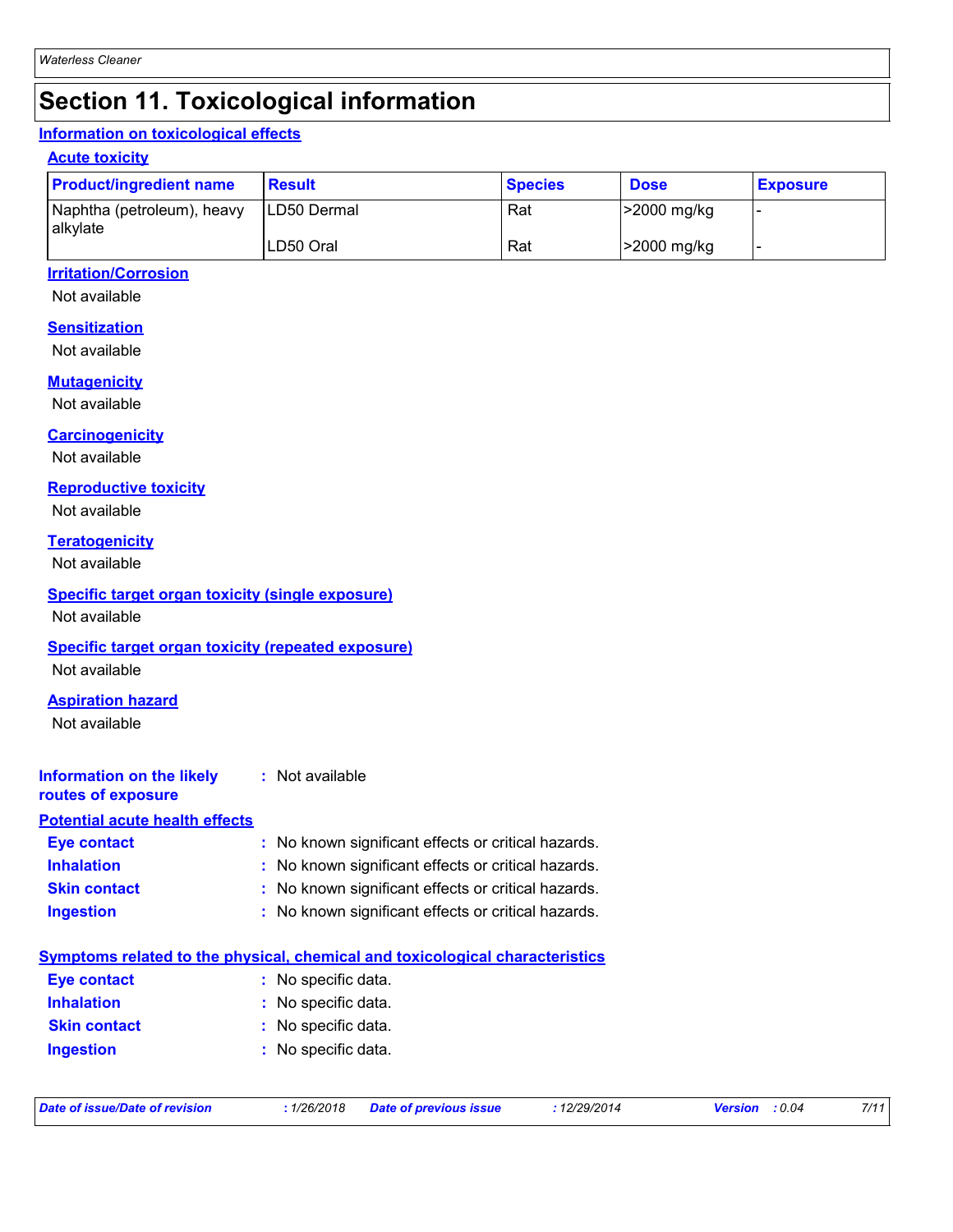### **Section 11. Toxicological information**

|                                                  | Delayed and immediate effects and also chronic effects from short and long term exposure |
|--------------------------------------------------|------------------------------------------------------------------------------------------|
| <b>Short term exposure</b>                       |                                                                                          |
| <b>Potential immediate</b><br><b>effects</b>     | : Not available                                                                          |
| <b>Potential delayed effects : Not available</b> |                                                                                          |
| <b>Long term exposure</b>                        |                                                                                          |
| <b>Potential immediate</b><br><b>effects</b>     | : Not available                                                                          |
| <b>Potential delayed effects : Not available</b> |                                                                                          |
| <b>Potential chronic health effects</b>          |                                                                                          |
| Not available                                    |                                                                                          |
| <b>General</b>                                   | : No known significant effects or critical hazards.                                      |
| <b>Carcinogenicity</b>                           | : No known significant effects or critical hazards.                                      |
| <b>Mutagenicity</b>                              | : No known significant effects or critical hazards.                                      |
| <b>Teratogenicity</b>                            | : No known significant effects or critical hazards.                                      |
| <b>Developmental effects</b>                     | : No known significant effects or critical hazards.                                      |
| <b>Fertility effects</b>                         | : No known significant effects or critical hazards.                                      |

#### **Numerical measures of toxicity**

Not available **Acute toxicity estimates**

### **Section 12. Ecological information**

#### **Toxicity**

Not available

#### **Persistence and degradability**

Not available

#### **Bioaccumulative potential**

Not available

**Soil/water partition coefficient (KOC) Mobility in soil**

**:** Not available

**Other adverse effects** : No known significant effects or critical hazards.

| Date of issue/Date of revision |  |
|--------------------------------|--|
|                                |  |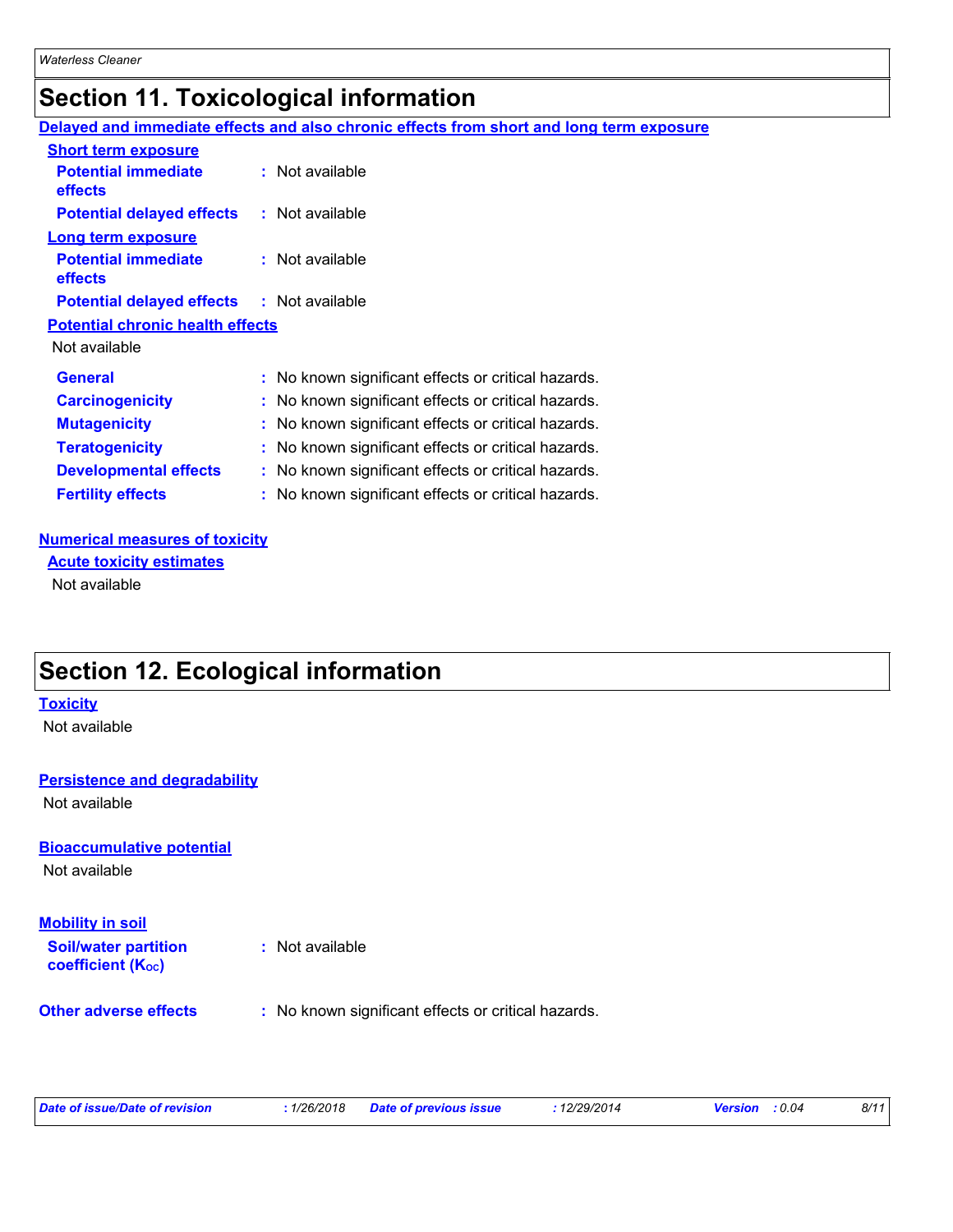### **Section 13. Disposal considerations**

**Disposal methods :**

The generation of waste should be avoided or minimized wherever possible. Disposal of this product, solutions and any by-products should at all times comply with the requirements of environmental protection and waste disposal legislation and any regional local authority requirements. Dispose of surplus and non-recyclable products via a licensed waste disposal contractor. Waste should not be disposed of untreated to the sewer unless fully compliant with the requirements of all authorities with jurisdiction. Waste packaging should be recycled. Incineration or landfill should only be considered when recycling is not feasible. This material and its container must be disposed of in a safe way. Care should be taken when handling emptied containers that have not been cleaned or rinsed out. Empty containers or liners may retain some product residues. Vapor from product residues may create a highly flammable or explosive atmosphere inside the container. Do not cut, weld or grind used containers unless they have been cleaned thoroughly internally. Avoid dispersal of spilled material and runoff and contact with soil, waterways, drains and sewers.

### **Section 14. Transport information**

|                                        | <b>DOT Classification</b>                                                                                        | <b>IMDG</b>                                                           | <b>IATA</b>                                                           |
|----------------------------------------|------------------------------------------------------------------------------------------------------------------|-----------------------------------------------------------------------|-----------------------------------------------------------------------|
| <b>UN number</b>                       | Not regulated                                                                                                    | <b>UN1993</b>                                                         | <b>UN1993</b>                                                         |
| <b>UN proper shipping</b><br>name      | ۰                                                                                                                | Flammable liquids, n.o.s.<br>(Naphtha (petroleum),<br>heavy alkylate) | Flammable liquids, n.o.s.<br>(Naphtha (petroleum), heavy<br>alkylate) |
| <b>Transport hazard</b><br>class(es)   | ۰                                                                                                                | 3                                                                     | 3                                                                     |
| <b>Packing group</b>                   | ۰                                                                                                                | Ш                                                                     | Ш                                                                     |
| <b>Environmental</b><br><b>hazards</b> | No.                                                                                                              | No.                                                                   | No.                                                                   |
| <b>Additional</b><br>information       | Classified as a<br>combustible liquid in bulk<br>containers >119 gallons<br>(domestic ground<br>shipments only). |                                                                       |                                                                       |

**Special precautions for user Transport within user's premises:** always transport in closed containers that are **:** upright and secure. Ensure that persons transporting the product know what to do in the event of an accident or spillage.

**Transport in bulk according :** Not available **to Annex II of MARPOL and the IBC Code**

|  |  |  |  | Date of issue/Date of revision |
|--|--|--|--|--------------------------------|
|--|--|--|--|--------------------------------|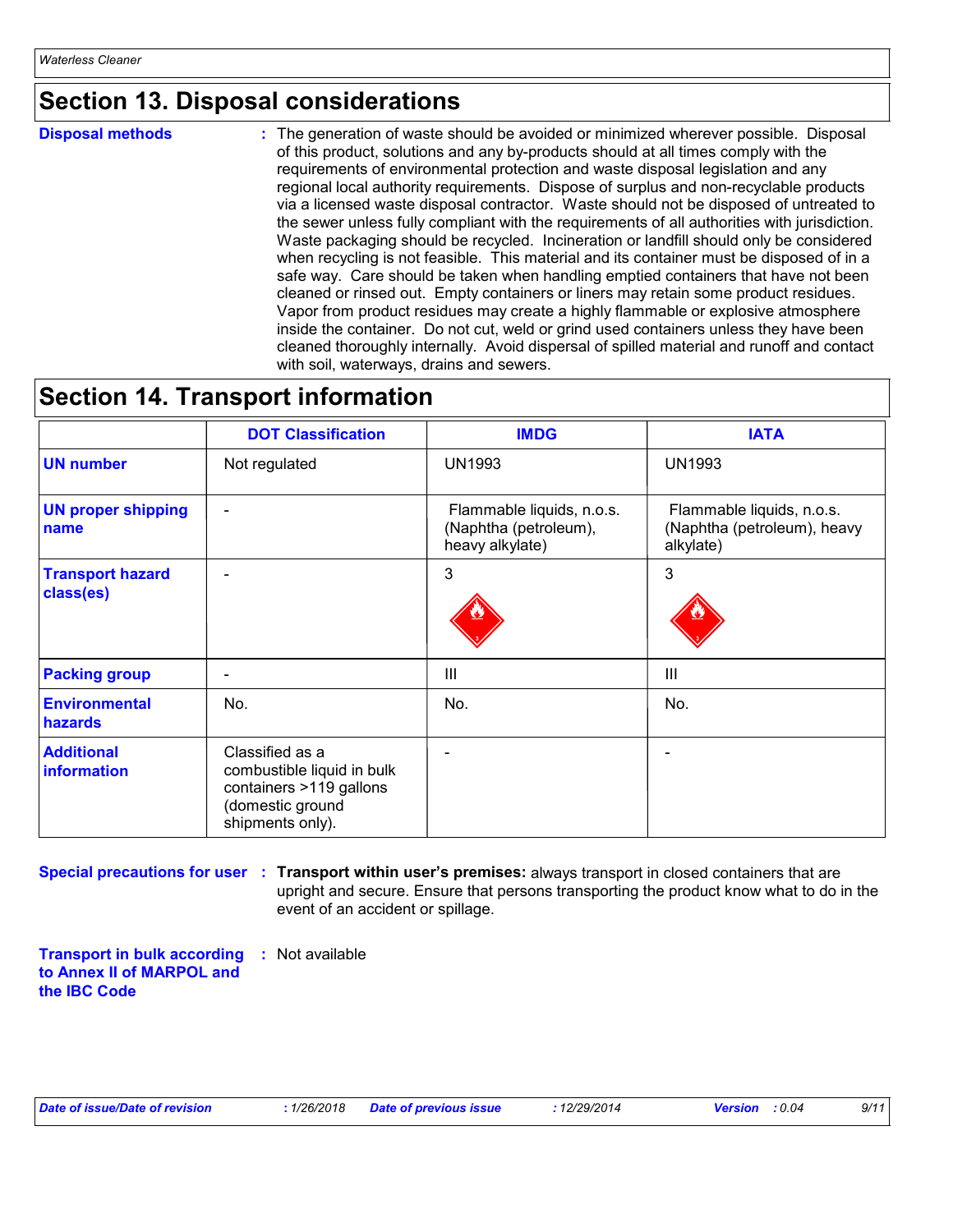# **Section 15. Regulatory information**

**U.S. Federal regulations :**

**United States inventory (TSCA 8b)**: All components are listed or exempted.

#### **Clean Air Act Section 112 (b) Hazardous Air :** Not listed

**Pollutants (HAPs)**

#### **SARA 311/312**

**Classification :** Fire hazard

**Composition/information on ingredients**

| <b>Name</b>                         | $\frac{9}{6}$ | <b>Fire</b> | <b>Sudden</b><br><b>hazard</b> release of<br><b>pressure</b> | <b>Reactive</b> | Immediate<br>(acute)<br>health<br>hazard | <b>Delayed</b><br>(chronic)<br>health<br>hazard |
|-------------------------------------|---------------|-------------|--------------------------------------------------------------|-----------------|------------------------------------------|-------------------------------------------------|
| Naphtha (petroleum), heavy alkylate | $ 60 - 100 $  | Yes.        | No.                                                          | No.             | No.                                      | No.                                             |

#### **State regulations**

**International regulations**

**Canada inventory :** All components are listed or exempted.

### **Section 16. Other information**

**Hazardous Material Information System (U.S.A.)**



**Caution: HMIS® ratings are based on a 0-4 rating scale, with 0 representing minimal hazards or risks, and 4 representing significant hazards or risks. Although HMIS® ratings and the associated label are not required on SDSs or products leaving a facility under 29 CFR 1910.1200, the preparer may choose to provide them. HMIS® ratings are to be used with a fully implemented HMIS® program. HMIS® is a registered trademark and service mark of the American Coatings Association, Inc.**

**The customer is responsible for determining the PPE code for this material. For more information on HMIS® Personal Protective Equipment (PPE) codes, consult the HMIS® Implementation Manual.**

**National Fire Protection Association (U.S.A.)**



**Reprinted with permission from NFPA 704-2001, Identification of the Hazards of Materials for Emergency Response Copyright ©1997, National Fire Protection Association, Quincy, MA 02269. This reprinted material is not the complete and official position of the National Fire Protection Association, on the referenced subject which is represented only by the standard in its entirety.**

| Date of issue/Date of revision |  | : 1/26/2018 Date of previous issue | 12/29/2014 | <b>Version</b> : 0.04 |  | 10/11 |
|--------------------------------|--|------------------------------------|------------|-----------------------|--|-------|
|--------------------------------|--|------------------------------------|------------|-----------------------|--|-------|